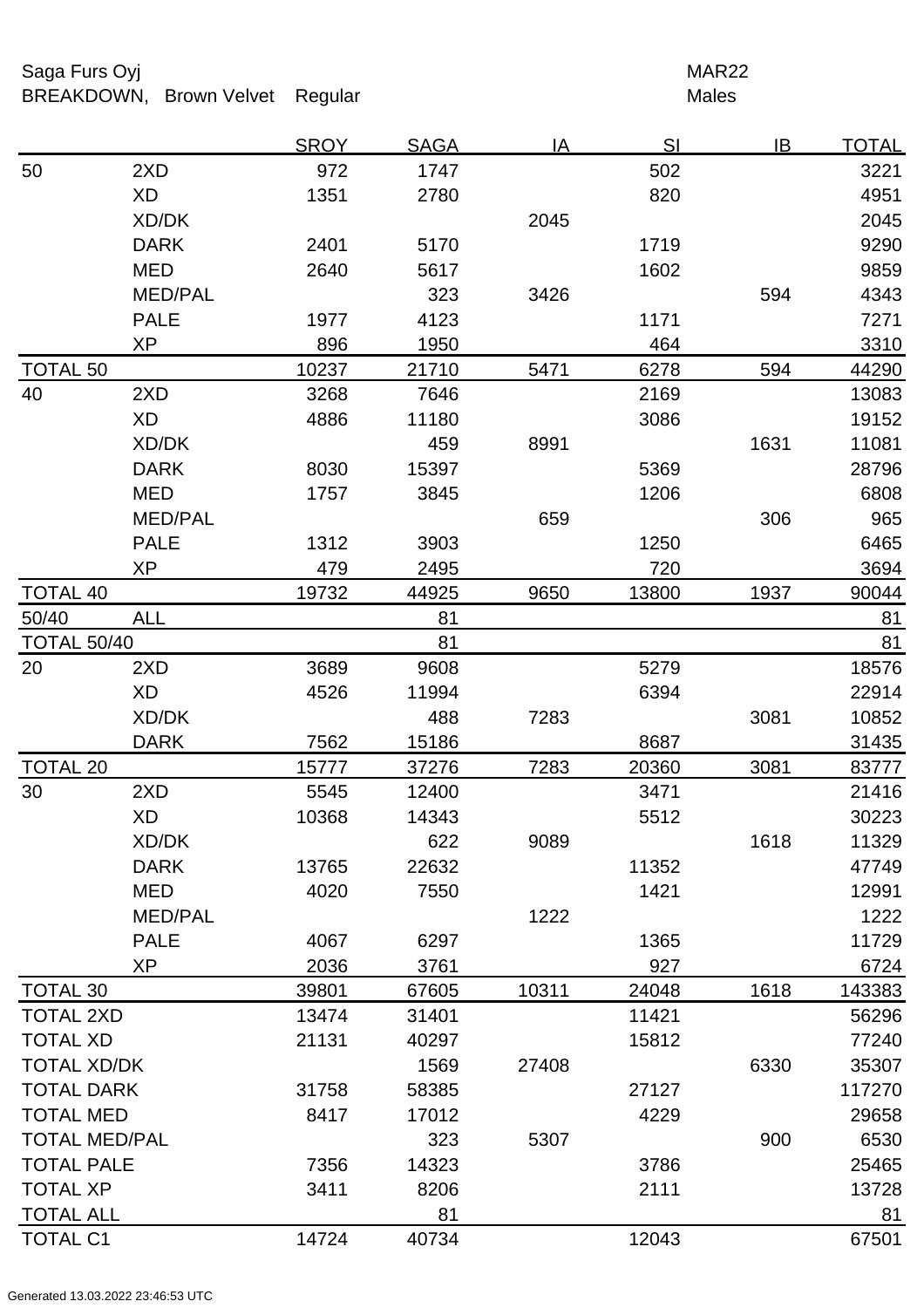# Saga Furs Oyj **MAR22** BREAKDOWN, Brown Velvet Regular Males

|                   | <b>SROY</b> | <b>SAGA</b> | ΙA    | SI    | IB   | <u>TOTAL</u> |
|-------------------|-------------|-------------|-------|-------|------|--------------|
| TOTAL C1/C2       | 5469        | 536         |       | 7219  |      | 13224        |
| <b>TOTAL C2</b>   | 44671       | 89482       | 32715 | 32654 | 7230 | 206752       |
| <b>TOTAL C3</b>   | 20683       | 40845       |       | 12570 |      | 74098        |
| <b>TOTAL CHIP</b> |             |             | 32715 |       | 7230 | 39945        |
| <b>TOTAL OPEN</b> |             | 1892        |       |       |      | 1892         |
| <b>TOTAL SPT</b>  |             | 81          |       |       |      | 81           |
| <b>TOTAL VELV</b> | 85547       | 171597      | 32715 | 64486 | 7230 | 361575       |
| <b>TOTAL</b>      | 85547       | 171597      | 32715 | 64486 | 7230 | 361575       |
|                   |             |             |       |       |      |              |

Lots: 1911 Showlots: 395